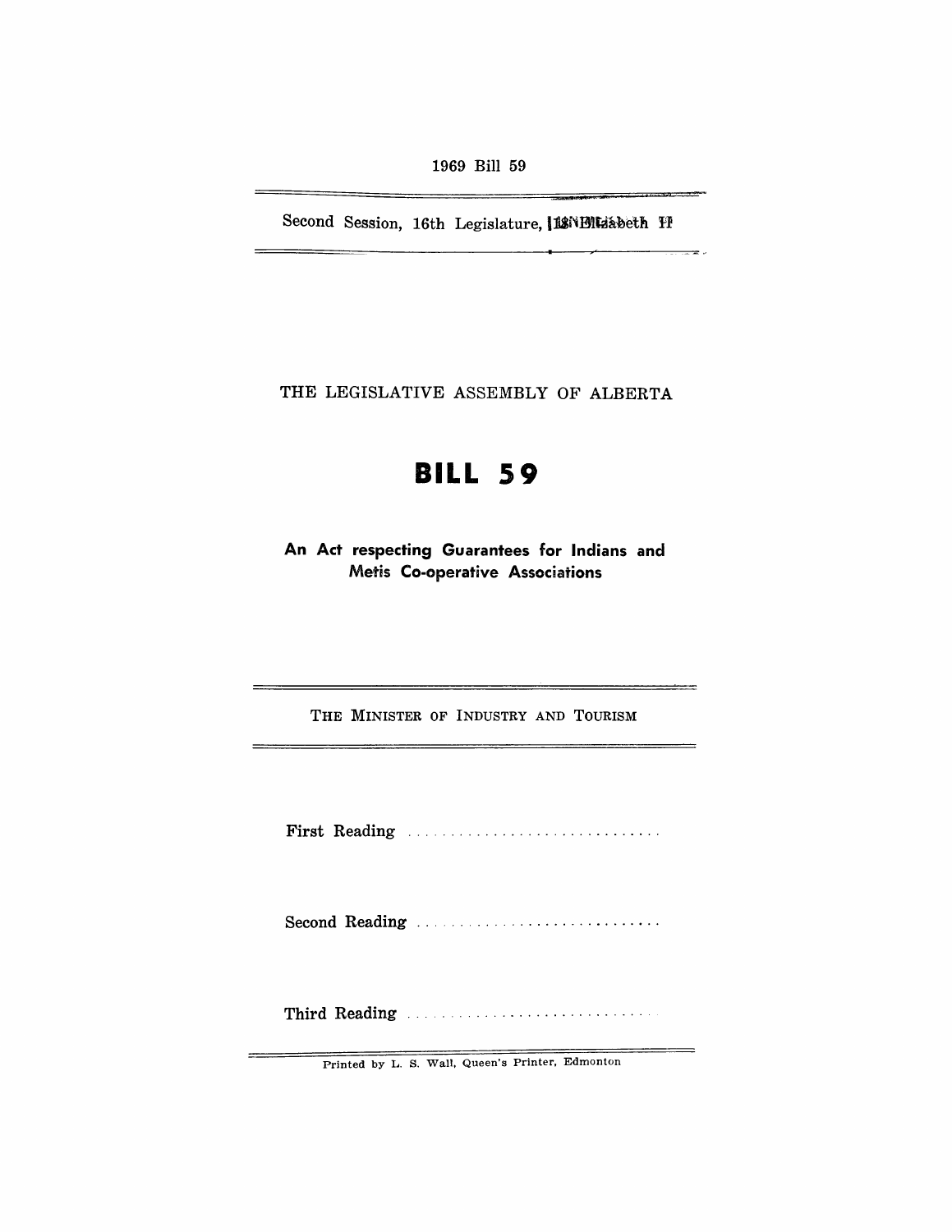## **BILL S9**

#### 1969

An Act respecting Guarantees for Indians and Metis Co-operative Associations

### *(Assented to* , 1969)

HER MAJESTY, by and with the advice and consent of the Legislative Assembly of the Province of Alberta, enacts as follows:

**1.** This Act may be cited as *The Native Co-operative Guarantee A ct.* 

- 2. In this Act,
	- (a) "association" means a co-operative association incorporated under *The Co-operative Associations Act,* a majority of the members of which are
		- (i) Indians, or
		- (ii) Metis, or
		- (iii) Indians and Metis;
	- (b) "Indian" means an Indian as defined in the  $In$ *dian Act* (Canada) ;
	- (c) "Metis" means a person having not less than onequarter Indian blood;
	- (d) "Minister" means the member of the Executive Council charged with the administration of *The Co-operative Associations Act.*

#### 3. Where

- (a) an association borrows money for a period not exceeding 20 years, and
- (b) the association proves to the satisfaction of the Minister that the money is required for a productive purpose,

the Lieutenant Governor in Council may authorize the Provincial Treasurer to

(c) guarantee on behalf of the Province the repayment of the whole or part of money borrowed by the association and interest, and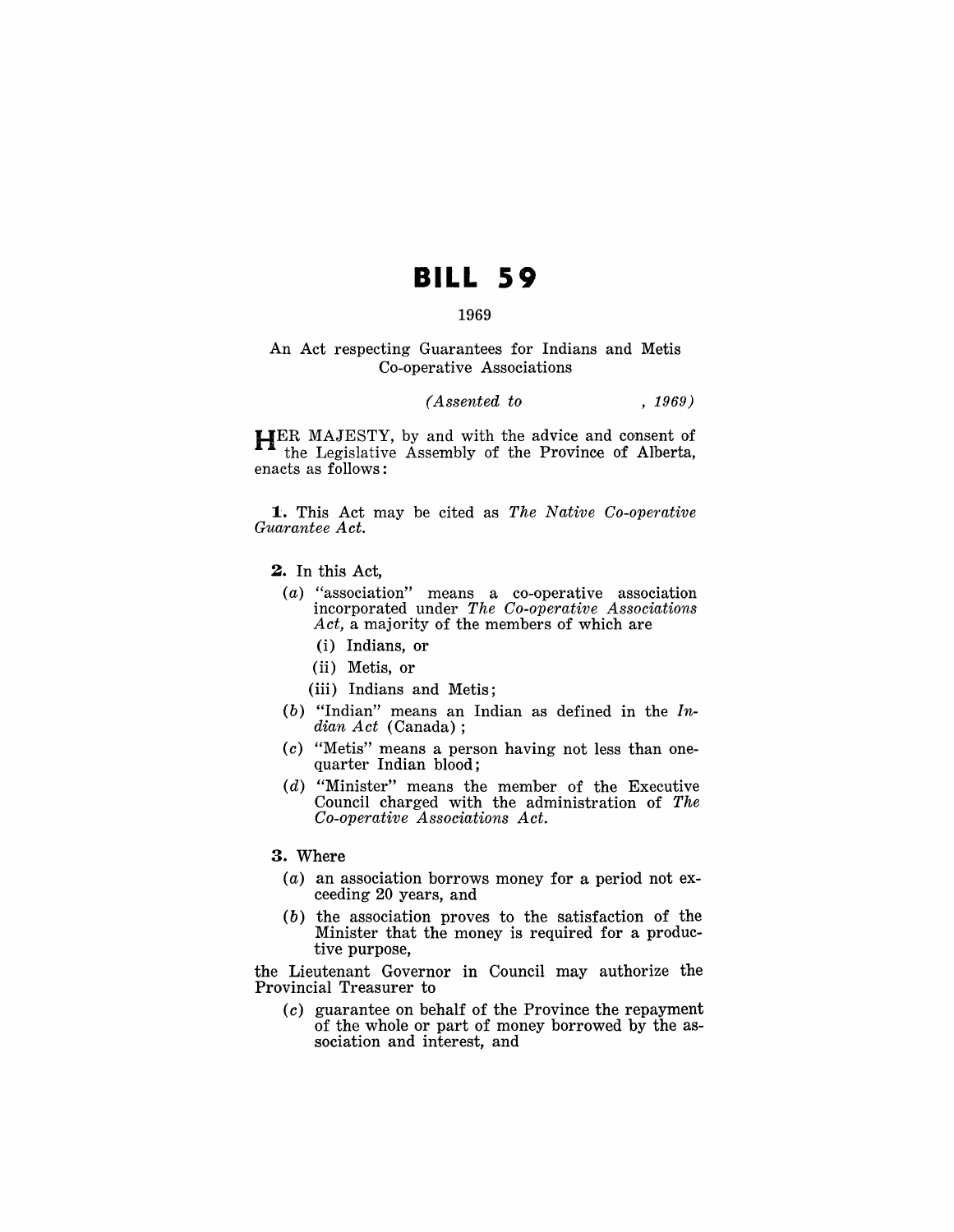**Explanatory Notes** 

**I.** General. This Bill is intended to provide assistance to coopertive associations that are composed of a majority of Indians or Metis or a combination of Indians and Metis.

**2.** Definitions.

**3.** Provincial Treasurer may guarantee the repayment of money borrowed for a productive purpose.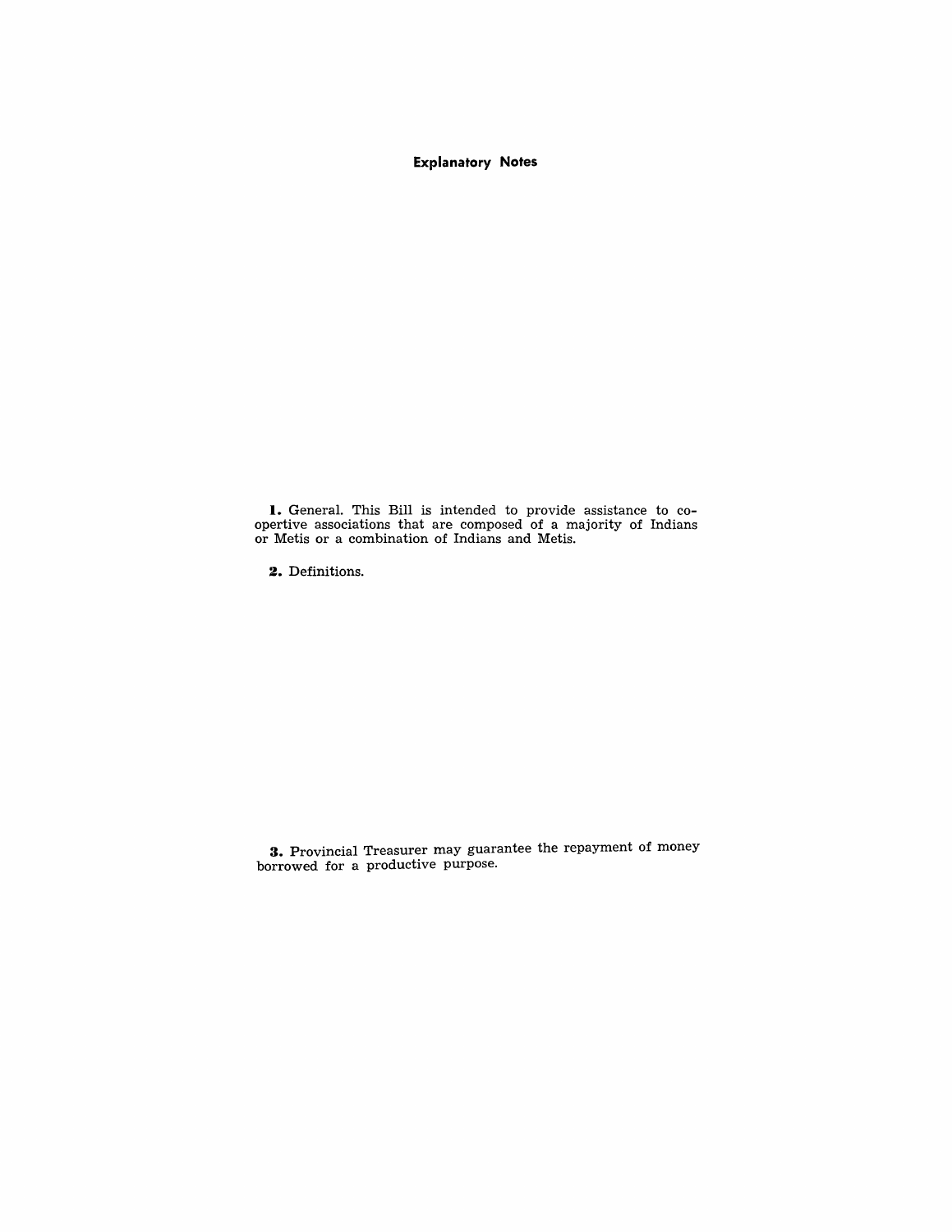(d) take as security any real or personal property.

4. The total liability of the Province shall not exceed \$5,000,000 at any given time.

- 5. During the period of the guarantee, an association
- (a) shall not make any distribution of its earnings or profits amongst its members without the consent of the Provinchial Treasurer, and
- (b) at the request of the Minister, shall submit to a full audit (at the association's expense) by auditors appointed for the purpose by the Minister.

6. If the Province pays money under a guarantee given by it, then the Province is subrogated to the right of recovery of the lender.

7. The Lieutenant Governor in Council may make regulations

- (a) defining "productive purpose",
- (b) specifying conditions to be met prior to a guarantee,
- (c) specifying the conditions and restrictions upon which a guarantee is made,
- $(d)$  specifying the duties of the Director of Co-operative Associations with regard to this Act, including the evaluation, investigation and supervision of applications by associations,
- (e) concerning forms to be used and the general administrative procedure, and
- *(f)* concerning the limit of guarantees to be granted to individual associations.

8. This Act comes into force on the day upon which it is assented to.